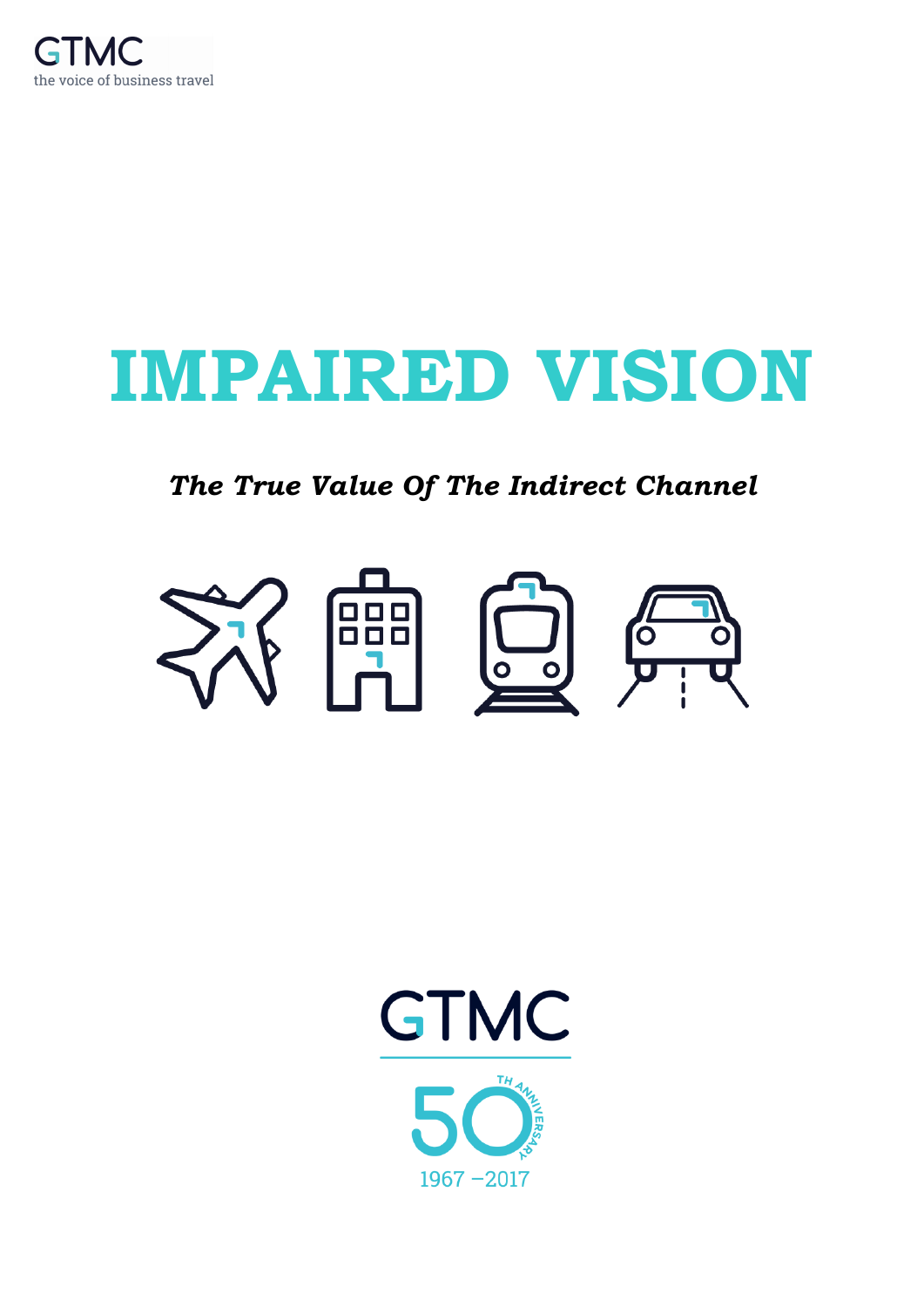# We are GTMC

# Our vision is to be the voice of business travel.

Our mission is to promote business travel as an investment, a commercial strategy and a driver of economic growth.

#### **WE ARE UNIOUE**

As the only representative body for Travel Management Companies and the business travel community, there is no one like us.

#### **WE ARE REPRESENTATIVE**

The needs and expectations of the business travel community are at the heart of everything we do.

#### **WE ARE RELIABLE**

We represent over 80% of managed business travel in the UK. We have direct access to the views of 30,000 frequent business travellers.

#### **WE CHALLENGE MINDSETS**

Our nationally representative research gives us a statistically robust understanding of business travel issues, trends and opportunities in the UK business travel industry.

#### **WE ENCOURAGE INNOVATION**

We recognise those who are using technology to drive innovation, growth, efficiency and improve customer experiences.

#### **WE HELP TO CREATE AN ENVIRONMENT FOR A SUCCESSFUL FUTURE**

We connect people, developing relationships and insight that give us a focused approach to lobbying. We consistently promote the importance and need for business travel.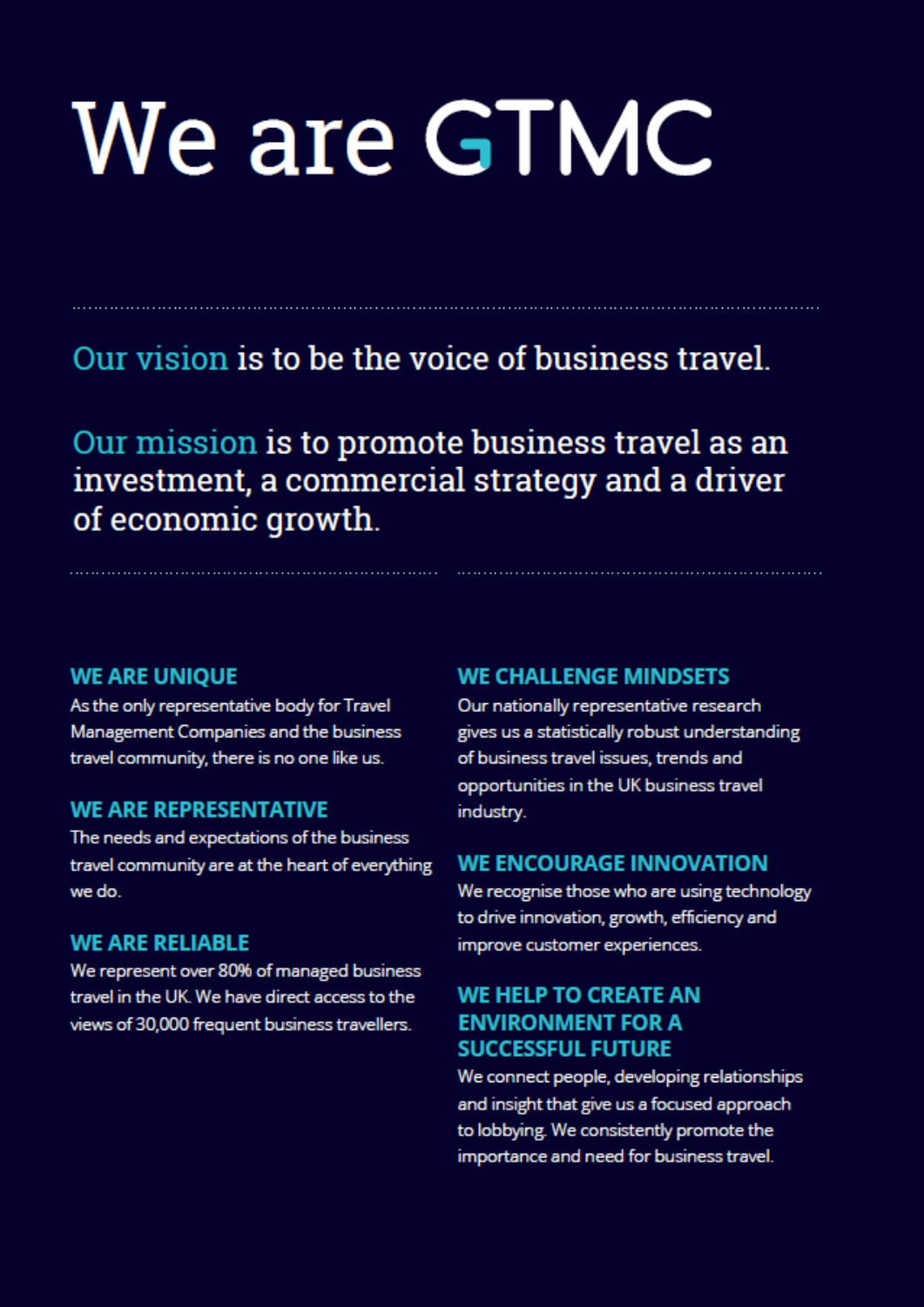

### *Why some airlines, hotels, rail and car rental suppliers don't understand the true value of the indirect sales channel.*

#### **Introduction**

The importance of business travel to the UK economy has never been clearer. Oxford Economic estimates that business travel accounts for £6.5 billion (around 1% of the UK's total trade), and that a 1% rise in business travel boosts UK trade by around £400m.

With business travel spend gradually returning to pre-2008 levels, together with foreign direct investment, the collective impact of that 1% rise in business travel on UK productivity could be an increase of up to £390m in gross domestic product (GDP). Post Brexit the need to export to non EU countries will be even greater and therefore the value of a professional and knowledgeable Travel Management Company will be of even greater value to British business.

## Economic Impact - business travel returning to pre 2008 levels



Corporate travel is growing despite the misguided belief that reducing business travel brought about by technology, via Skype, audio conferencing and other meeting alternatives reduces costs without damaging client relationships and putting revenue at risk. In 2016 the International Air Transport Association (IATA) predicted that global air travel will double to 7.2 billion passengers by 2035. In Europe alone, 580m extra journeys will be made by air.

With this in mind, the role played by travel in generating trade and productivity can only become increasingly important, as will the focus of buyers and suppliers alike on the best way for flights, hotels, car rental and every other travel product should be purchased and distributed.

Meanwhile, technology has been a major contributor to the disintermediation of travel. The growth of Online Travel Agents (OTAs), the emergence of mobile and self-booking tools has enabled leisure and business travellers to serve themselves by giving them access to content and functions previously available only to suppliers' agents. But does this make them experts and how much time (and therefore company money) does this practice consume?

More travel-savvy than their predecessors, business travellers are now used to making their own buying decisions and have the tools to do so, bringing them into potential conflict with company travel policy. Airlines, hoteliers and other travel providers have recognised this and, enabled by technology, are actively and consciously targeting the business traveller.

Whilst this technology has brought more consumer choice, it has also highlighted the value provided by travel management practitioners.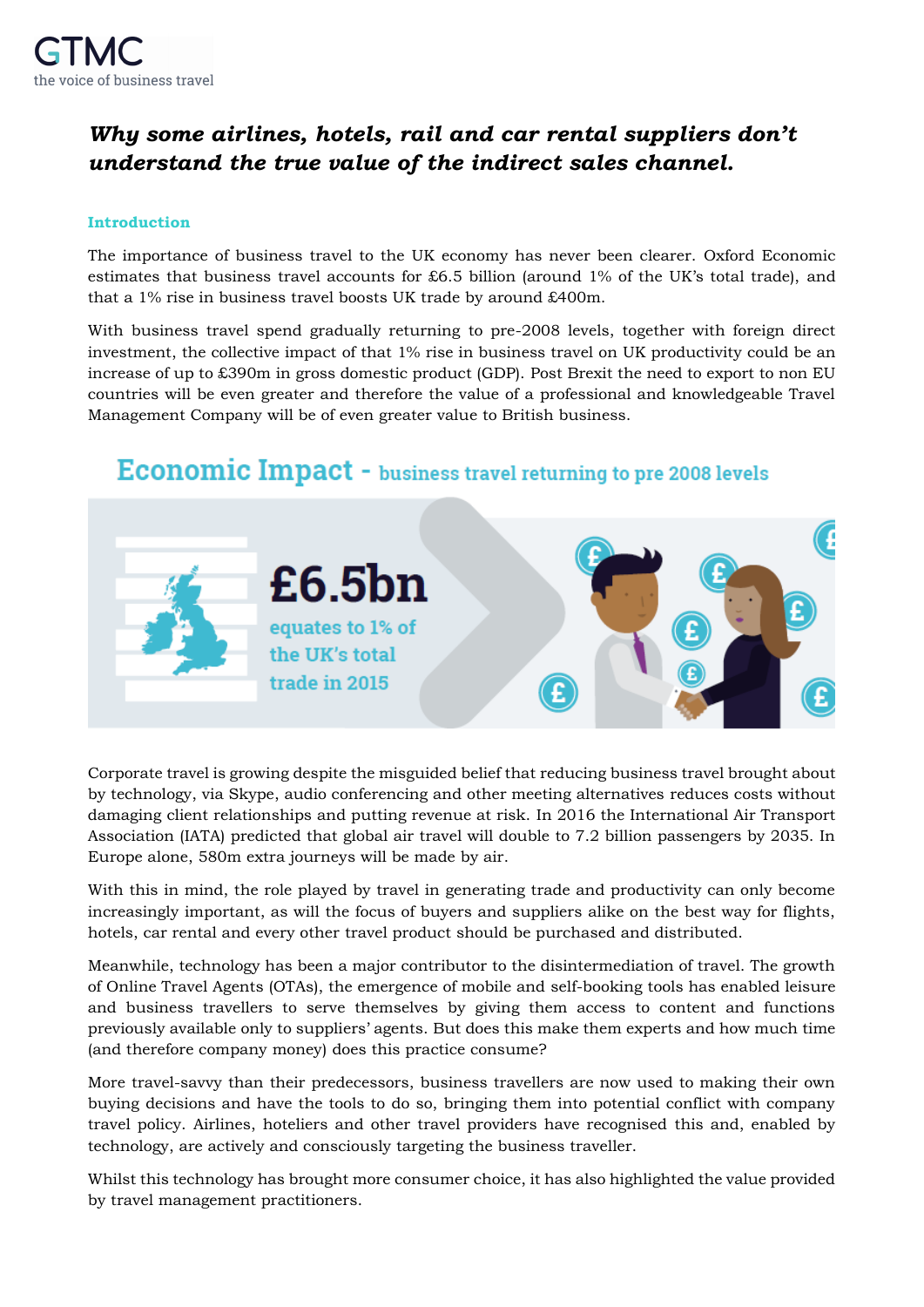

#### **Value Of Travel Management**

Travel management balances employee needs with corporate goals, financial and otherwise, delivering financial controls, savings, policy compliance, traveller safety, efficient processes and transparency to the corporate.

Although the main value of the Travel Management Company (TMC) and other intermediaries to buyers continues to be attributed to finance, policy and traveller safety, travel management goes far beyond simple search-and-book functionality. Travel management also includes the provision of travel content, the flexibility to deal with changing itineraries, ticketing, fulfilment and payment to workflow and systems integration, payments to travel suppliers, travel policy compliance, duty of care and data converted to analysis and information, essential to the management of a successful programme.

Of particular importance when compared to direct channels is the ability to assist travellers when plans are disrupted because of strikes, weather or terrorism and the provision of impartial and expert advice.

Suppliers often define that value differently. The global travel industry is fragmented; spend on distribution by hotel and car rental brands is estimated by Travelport at \$610 billion a year.

TMCs bring together a disparate range of branded and independent providers. They enable suppliers to personalise their products and services, help business consumers to understand different rate types and ancillary services and enhance supplier-generated content by tailoring this to each corporate's specific needs.

So why do leading supplier brands have strategies where channels to market compete?

#### **How It All Started**

Whilst cost pressures will always be fundamental in any supply chain, the disintermediation of travel is being driven in the main by technology-enabled benefits.

In 2005, then-boss Rod Eddington announced that British Airways was cutting commission payments. He cited the airline' s need to manage its distribution costs, estimated at around £554m a year, at a time of reduced revenues, falling yields and low-cost carriers eroding market share. However these distribution costs did not disappear; they were simply transferred from the endsupplier to the customer.

Ten years later, Lufthansa announced a  $\epsilon$ 16 surcharge for bookings made via GDS, directly attacking a TMC channel reliant upon the GDS platform. In the same vein IATA's New Distribution Capability (NDC) has encroached onto GDS turf by providing an industry-wide standard platform that opens the market to new-entrants who are in turn accelerating the rate of change.

Disintermediation has not been restricted to the airline sector. The past decade has witnessed an ongoing tug-of-war between hoteliers and the Online Travel Agents (OTAs) like Orbitz and Expedia. The issue has been partly of hoteliers' making because they left the OTAs unchallenged in developing pay-per-click campaigns, remarketing tactics and by harnessing the power of social media. Today, Expedia and Priceline are estimated to represent 5% of Google's global revenues.

Over the past 4 - 5 years, most major hotel chains and independents have caught up. They have embraced the potential from mobile, social media and transactional sites and started to address the dominance of the OTAs in the distribution landscape. Morgan Stanley estimates that, of global hotel industry revenues of \$570 billion in 2015, the OTAs collected \$16 billion in commissions of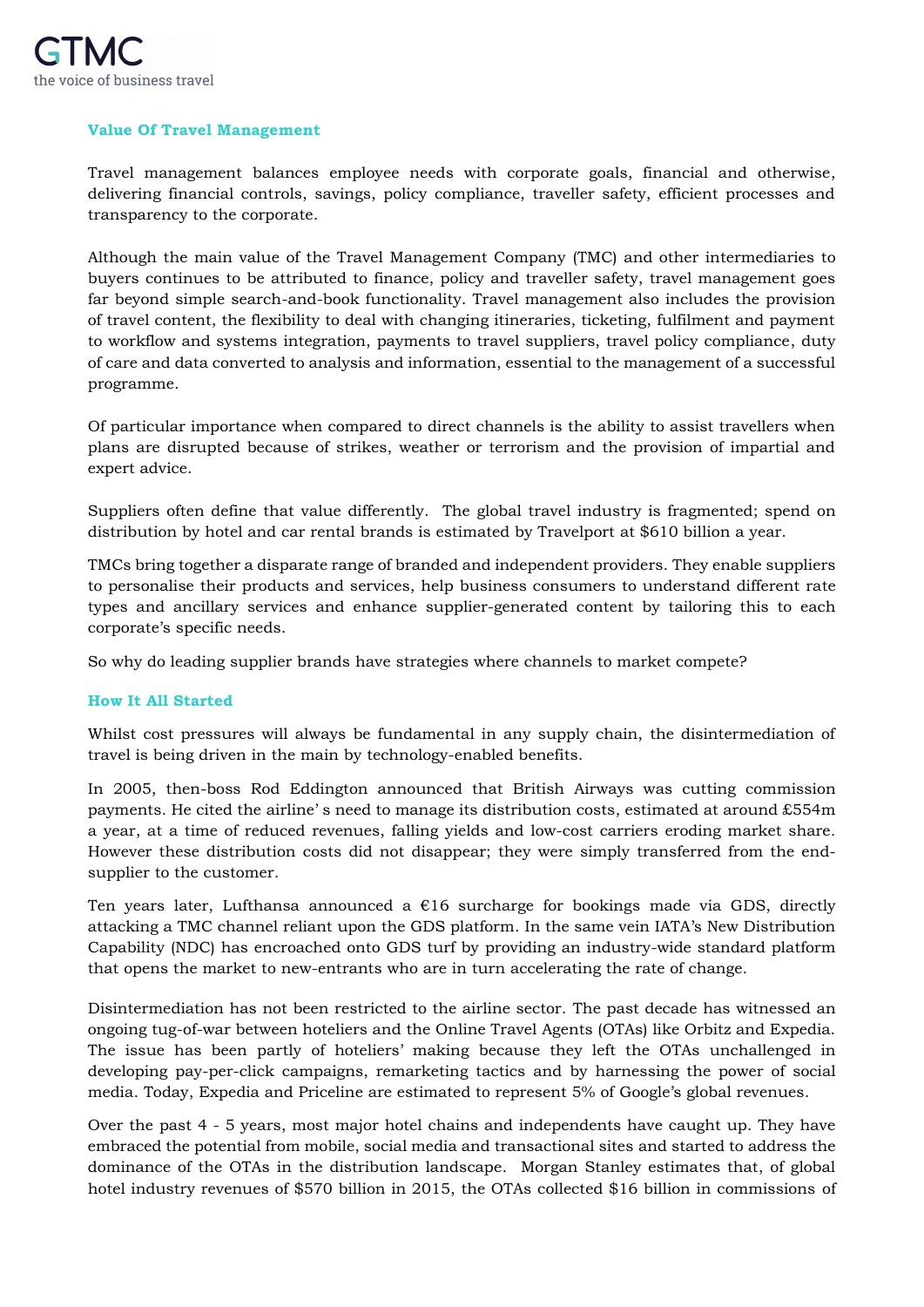15 – 25%. The result has been campaigns such as Hilton's *Stop Clicking Around* and Marriott's #itpaystobookdirect initiative.

There are now so many more choices of channel that hotels can decide which ones produce the most valuable business at the lowest cost. However there are plenty of signs that the OTAs are taking more, not less, market share from suppliers. According to Phocuswright, OTA bookings increased by 10% in 2015, compared to 5% for suppliers – and show no sign of slowing down.

#### **Where Are We Now?**

The travel distribution landscape is changing, thanks to mobile technology, artificial intelligence and big data, all of which have blurred the traditional boundaries between B2B and B2C markets, changing the expectations of the customer in the process.

From the travellers' perspective, whether travel is sourced through direct or indirect channels is irrelevant so long as their needs are being met, or there is a personal benefit by choosing one channel over the other.

For most Travel Managers, HR is now as important a stakeholder as Finance in the travel management eco-system. Traditionally rigid policy enforcement, focussed on driving compliance and managing behaviours, is giving way to more dynamic policies. These are designed to give flexibility and choice to the traveller whilst continuing to manage, measure and control both cost and risk.

Millennials have been targeted in order to shift the balance towards the direct channel. From their perspective, why should they forego a preference for Airbnb simply because their company is paying the bill?

Many TMCs have therefore recognised that they have to satisfy millennials' preference or demonstrate to their clients why it should be blocked. If that message does not get through, maverick behaviour grows. The reason usually cited is safety, rather than cost-driven. The question many travel managers face is whether safety is a compelling enough reason to keep travellers within policy.

Into this mix has come the emergence into mainstream business travel of shared economy providers, increasing travel risk and the rise of Google/Facebook to create a series of challenges for TMCs.

*Fig 1: Disruptive factors and potential pathways for the future of travel distribution Source: LSE Consulting*

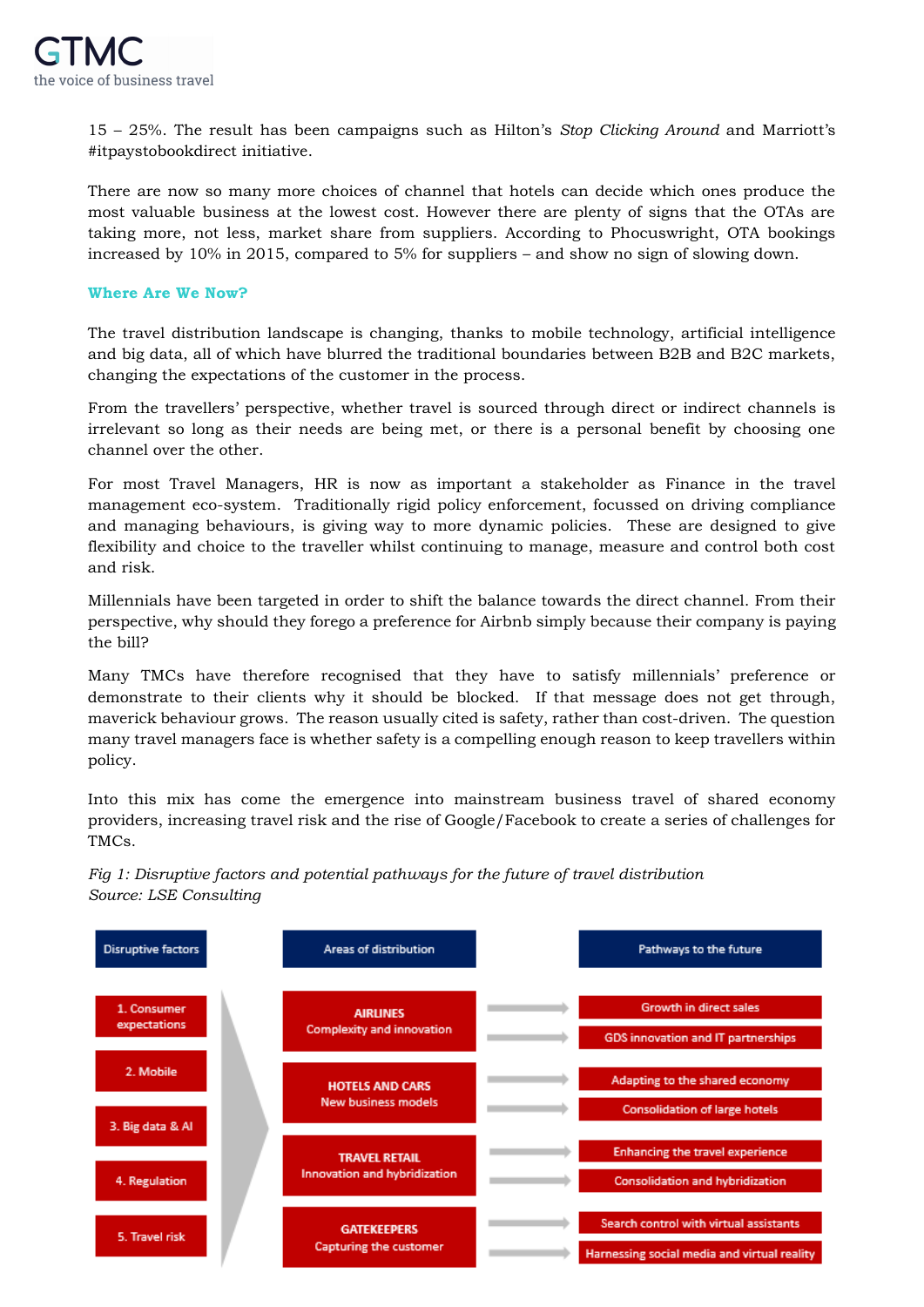Technology has also changed how the customer is defined and is as significant a force for change today as was the removal of commission payments in 2005.

Historically, the travel manager, not the traveller, was regarded as 'the customer'. The former's priorities are to buy business travel at the most cost effective rate and ensure their travellers are as safe as possible. The latter's priority is to be in the best possible physical and mental condition to execute the objectives that drove the need for the trip itself. Cost, whilst a factor, is often of secondary importance, resulting in misaligned priorities.

The development of mobile platforms, alongside the arrival of the millennials has enabled suppliers to engage directly with business travellers. Once contact is established, the technology enables the end-supplier to identify exactly who they are, their preferences and what they can offer to drive brand loyalty. Blurred lines between B2B and B2C has meant that the traveller is now of equal stature, so the needs of both stakeholders have to be met by travel management providers.

Herein lies both opportunity and challenge. The different travel categories (air, hotel etc.) all provide different solutions aimed at specific parts of the customer journey. The opportunity is the fragmented supply chain; the challenge is maintaining controls without diluting the benefits or and options the direct channel offers to the traveller.

#### **The Problem**

The airline sector is becoming increasingly retail-orientated as full service carriers fight low cost carriers for market share. LSE Consulting believes the former, and particularly those with strong brands, will choose to grow their direct sales, but say this approach has finite limits due to consumer demand for content aggregators such as the OTAs and TMCs.

The alternate pathway is the indirect channel of the intermediary. TMCs, GDS and aggregators contend that airlines' need to differentiate themselves enhances the need for distribution diversification, notwithstanding any regulation that might be imposed.

Accommodation and car rental providers have choices to make too. The emergence of sharing economy providers like Airbnb and Uber is forcing traditional operators to provide content to sharing platforms. However the popularity of OTAs in the leisure market is forcing hotels in particular to consolidate and sell more rooms direct to the traveller.

Neither the airlines, hotel companies, car rental nor other travel providers cannot offer a complete solution that feeds directly into corporate finance systems. Irrespective of NDC, any consolidation of hotel and car hire into an airline web site can only service a segment of the market. Airlines may provide a level of convenience but they cannot offer real choice at market rates.

In effect, TMCs offer a service that end suppliers cannot. They need to combine the personalised nature of the direct channel approach with the control of a managed travel programme.

The problem is that the supplier community doesn't seem to have understood that message, and instead continues to promulgate a mind-set based around costs (and cutting them) rather than the value of distribution partners. It's not a problem exclusive to the travel industry. As Duetto research points out, *"other industries have faced, and embraced, the same situations. For example, Apple has their own brick and mortar stores, but many other retailers sell iPhones. In the past, it didn't really matter where you bought your iPhone—it would cost the same and you'd be presented with the same options."*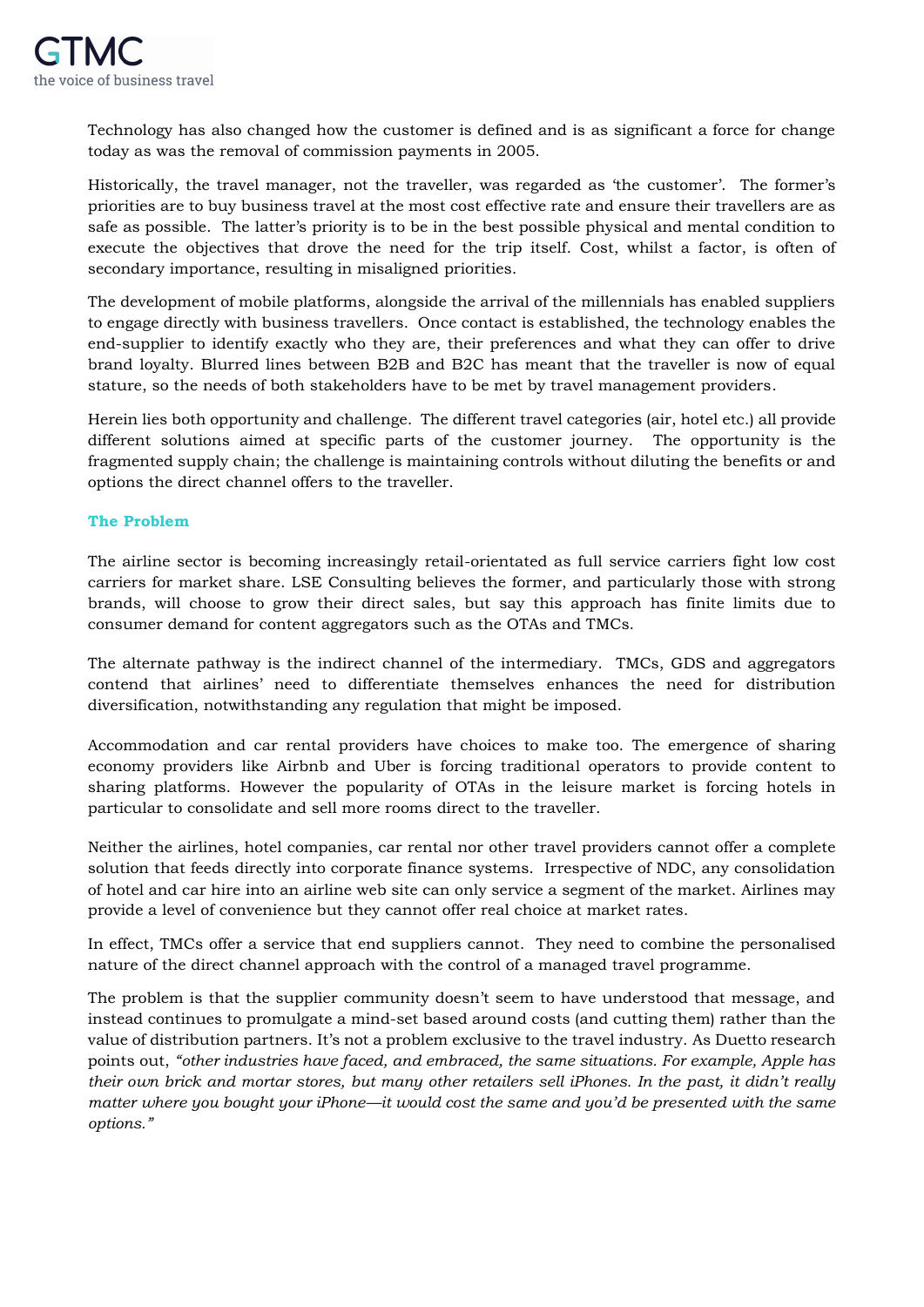#### **How Do Suppliers Expect Corporates To React To Direct Sales Activity?**

Suppliers face a conflict of interest. They focus on direct sales because of the perception that the costs are lower and the returns higher. Hotel investment in direct sales is substantial, exemplified in 2016 by Marriott International's offer of exclusive discounter rates and free Wi-Fi to loyalty members when booking direct.

However these numbers could be misleading. Many TMCs use supplier websites to make sure their customers get the best deal and content. This method is non-productive and ultimately costs the customer in transaction fees.

These suppliers' target is the proportion of corporate spend that takes place outside policy, estimates of which range from 40 – 50% of hotel bookings and 28% of air bookings (from analysts IDC) to 39% of UK business travellers (GBTA), to 64% amongst millennials (PhocusWright).

At the same time, suppliers must tread carefully to avoid upsetting corporate or agency relationships. The balance between offering corporates a choice that can benefit them whilst benefitting shareholders seems increasingly hard for many suppliers to strike.

#### **Myopic Thinking**

Members of the GTMC (Guild of Travel Management Companies) manage around 80% of policycompliant spend. Chief Executive Paul Wait believes that travel suppliers – and travellers booking direct – are focussing disproportionately on the direct channel.

"*Airlines, hoteliers and other travel providers are looking solely at cost in order to prove their argument that direct channels are better because they are cheaper. Instead they should be looking at value"* he says.

British Airways and Singapore Airlines plan to introduce a charge for the acceptance of credit cards. However US airlines rarely charge such fees because, says Wait, *"credit cards are necessary for airlines to do business. They are the most convenient way for business travellers to pay. Why create a barrier, especially when that \$600m cost actually equates to just 1.16% of total airline revenues?"*

Airlines move to transfer their costs of doing business has landed the customer with a significant extra cost. *"The question is*, says Paul, *what the airlines does for its extra fees, and whether it is a fair cost."*

*"Airlines can't operate without credit cards. How could they handle the cash? Instead, suppliers should aim to make their customers feel good about what they have purchased, regardless of what they pay"* believes Wait.

#### **Bad Profits**

Paul Wait sees this as a case of bad profits. Fred Reichheld created the concept of bad profits in his book *The Ultimate Question,* referring to income generated by deceiving or misleading the customer. He quotes examples of products sold with deceptive messaging and confusing pricing strategies. Reichheld's theory is that bad profits are earned at the expense of customer relationships, spelling disaster in the long run.

The travel industry is a prime exponent of bad profits, with the airline and car rental companies charging an ever-rising number of ancillary fees, rationalised externally as giving customers greater choice, but regarded by corporates and travellers as often outrageous fees for small items. Instead they should provide value by moving away from a model whereby the customer faces surcharges.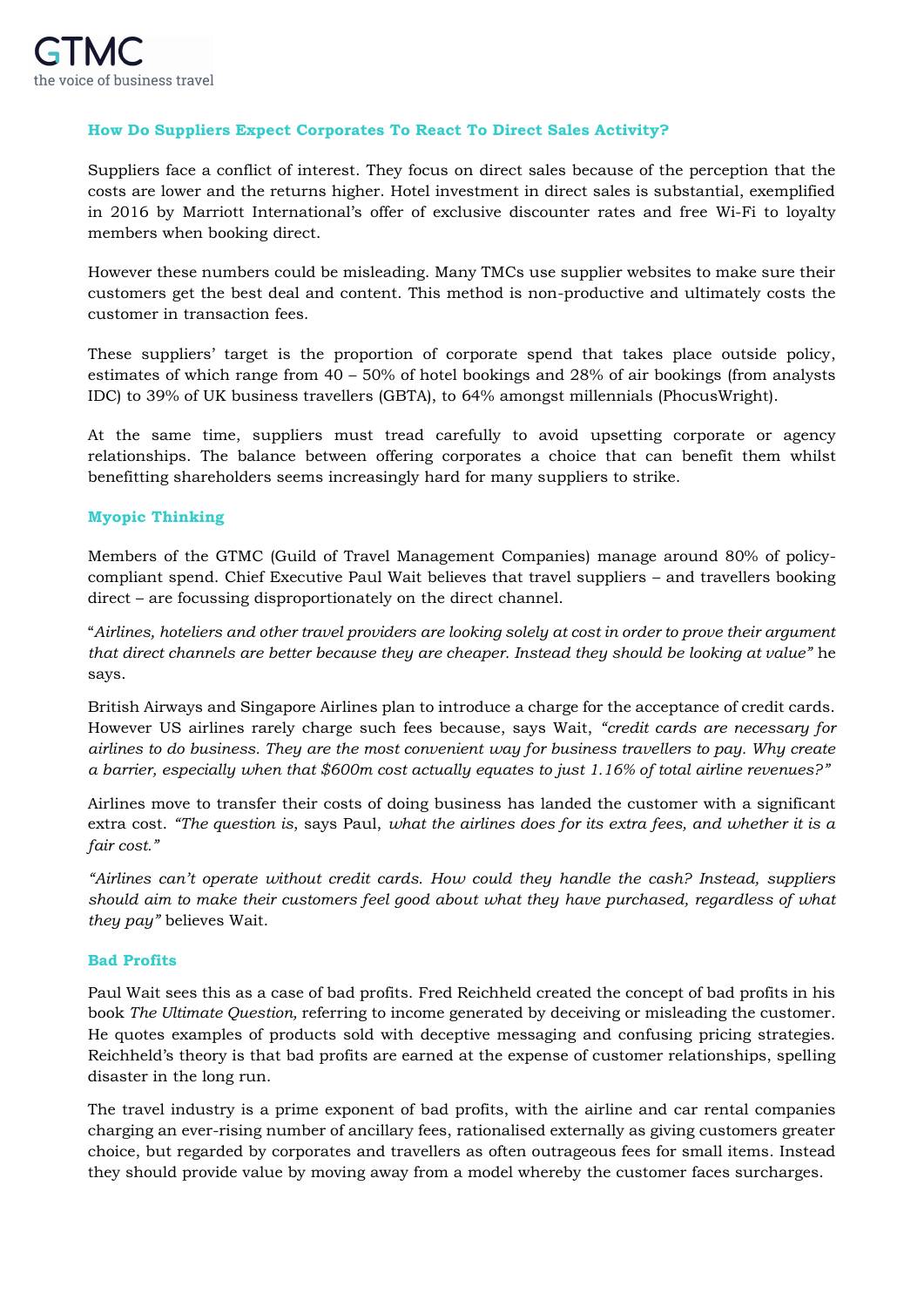*"Airlines talk about having passenger-centric strategies but in reality this means aiming to extract the maximum possible amount from each customer instead of delighting that customer with what they buy"* says Paul Wait. *"This approach seems to be driven purely by cost. If this situation continues, the successful businesses of the future will not be in the airline industry. Those who are successful will provide value and a great customer experience."*

He believes that traditional airlines have been forced down the wrong path by the low cost carriers. *"How can it be right to pay more for a bag than for a seat? What is the bag getting that's better than what I am getting? The inference is that the bag is getting a better service. Their whole pricing ethos is wrong."*

Perceived wisdom suggests it is cheaper to book flights and hotels direct, although back in 2012 an IATA report estimated that the cost of a direct booking was up to 20 times that of an indirect one. Distribution costs typically account for 4% (for low cost carriers) to 8% (for full service) of airlines' operating costs, and yet competing carriers take different approaches. Both easyJet and Ryanair are focussing more on indirect distribution channels while Lufthansa concentrates on direct business. However it is a well-known and proven fact that the indirect channel delivers a significantly higher average ticket price or room rate than the direct channel.

easyJet's 2016 Annual Report says that the airline's targeting of business travellers through GDS & TMC channels realised a 6% growth in corporate business, translating into an additional 12.5 million passengers. This strategy is part of a balanced approach by easyJet, using GDS, aggregators and a direct API capability and over 300 TMC relationships to support the corporate customer. 99% of Ryanair's booking are still made through their website, but as they pursue the corporate market the share through the indirect channel will continue to grow.

Hotels say the direct online channel is up to 12 times cheaper than the OTA channel and up to 10 times cheaper than the GDS/travel agent channel. The cost of a direct booking via a hotel's own website is \$10-\$12 (including hosting, marketing and analytics) compared to US\$40 to US\$120 per OTA booking\* (average 20% commission\*) and US\$24.50 to US\$66 per GDS booking. (GDS fees of US\$4.50 - US\$6 plus average 10% commission\*)

(\* Based on 2 night stay and ADRs of US\$100 to US\$300 per night)

On the other side of the equation, the value of the financial controls, traveller tracking and leverage from aggregated spend that the TMC offers more than justifies the incremental distribution cost which would, under current un-bundled models, suppliers would inevitably re-charge to the corporate client if they had to replicate the management services of the TMC.

Paul Wait also questions some suppliers' accounting rationale. *"When you look at the real cost of direct booking, I doubt that all the costs of on-going technology up-dates, advertising, online searches and pay-per-click costs are being factored. I also question whether the full cost of advertising is being borne by the direct channel to which the advertising is driving responses."*

The inevitable conclusion is that costs are either being manipulated or not fully taken into consideration when comparing direct with indirect. The reality is that direct business is not cheaper to get, although the customer will usually get a lower price from a direct channel. Even with direct bookings, there is an element of service required – such as CRS or voice reservations – and attendant overheads that have to be costed in. Estimates put these costs for US major hotel brands at US\$6 - US\$10 per booking, all of whom have to provide customer service support.

The point is that suppliers are not comparing like with like. In Paul Wait's view, airlines at HQ level seem to be increasingly disconnected with the market place by focussing on generating more money by charging their customers for add-on services.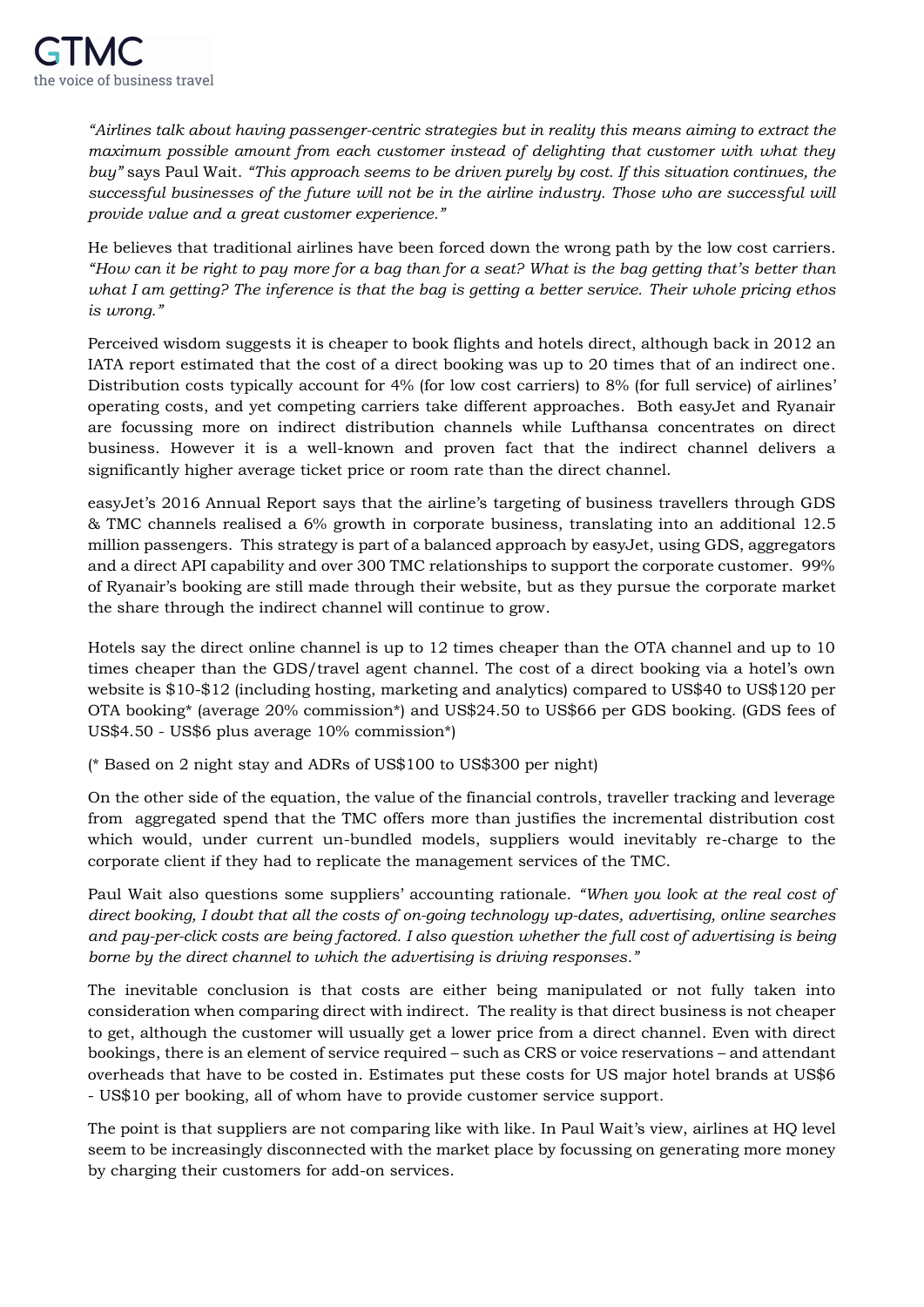

#### **20-20 Vision**

Instead, providers should be looking at every distribution channel for mutual support by ensuring price parity across all channels and by concentrating on enhancing the product and its inherent value. *"Suppliers shouldn't care where the customer buys from, just that they buy their product"* says Paul.

There's no doubt that suppliers are trying to force change, but they are looking purely at channel cost, not value, and are not loading in all the relevant channel costs to make accurate comparison.

Suppliers are also unable to provide what corporates need, namely traveller tracking and Management Information, or to support corporate duty of care obligations to business travellers. Many suppliers do not fully understand the role of the TMC in the science of travel management, or the value that this delivers to the corporate.

At a more fundamental level, suppliers who entice travellers into out of policy bookings underestimate the impact of non-compliant behaviour, as well as the role TMCs perform in selling suppliers' services on their behalf, or the after-sales account management service they provide.

The TMC provides the business traveller with a service that cannot be replicated or self-served. Direct channels are not geared to handle amendments to a trip (often 5 to 7 times per itinerary), or provide the same level of advice and guidance, at one fixed price. In a direct sales environment the supplier wants the customer to make one phone call or website visit. This is not the reality of corporate travel.

Good retailers are able to explain why a particular product best suits a particular customer. *"How would the airlines be able to satisfy diverse customer needs without the TMC network to do it for them?"* asks Paul Wait. *"How can they provide the payment choices? How can they help the corporates to meet their Duty of Care obligations, safety and security information and MI reporting? This is where the indirect channel adds value."*

Suppliers need TMCs to help them engage with, and influence, the corporate customer. Travel is in danger of becoming as much of an ordeal as renewing car/house insurance, which does not make for an enjoyable process. *"Most consumers want someone to take away the hassle away, but not all"* says Paul. *"It's not a case or providing one channel or the other; it should be the customer who decides how they want to buy, from whom, and in what way they consider provides best value."*

Too much current thinking amongst airlines, hoteliers and others is not customer-focussed but top/down in telling the customer what they are going to get, instead of finding out what the customer needs. Their assumption is that the customer will simply roll over and pay.

These suppliers believe they are in a dominant position and are trying to dictate to their customers, whereas the answer lies in corporates coming together and speaking with one voice.

Paul Wait believes that the some in the airline industry may be jealous of the motor industry, where the major manufacturers have 75% market share, compared to the airline industry where the big players only have 30% share. *"It's not unreasonable to think that some people within the airline industry believe they can get there by forcing change, fragmenting the market and making it difficult for consumers to comparison shop or even have choice". The problem is that car buyers have much more choice, from engine size and colour to equipment, so the vehicle is effectively built to the customer's specification. You can't do that with an airplane or hotel."*

*"Some hotel chains are following the airlines' lead but are painting themselves into a corner. They are risking brand damage by adopting this anti third party stance I fear that the only way this will stop is with a change in senior management mind-set because their strategic position has become entrenched."*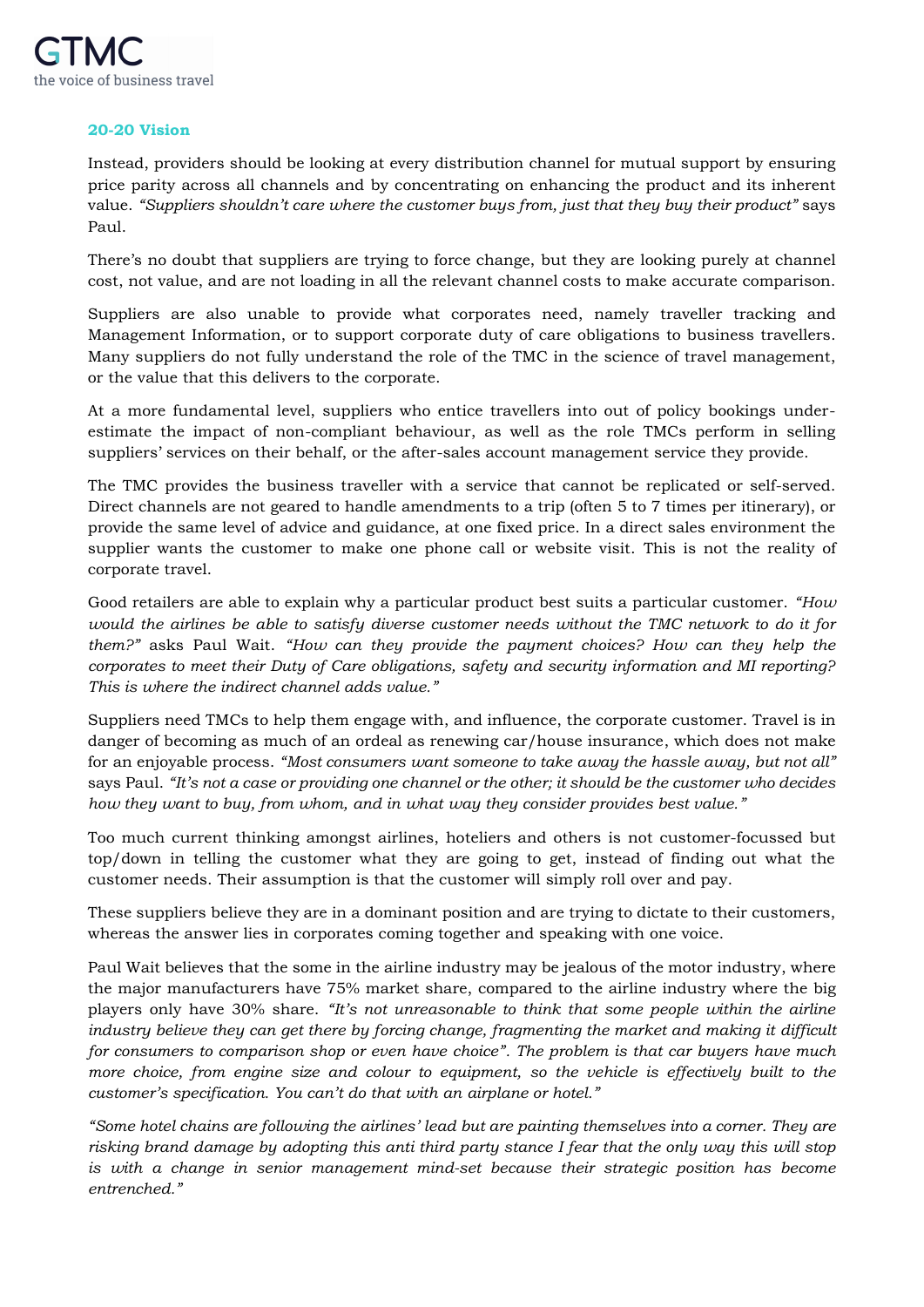

*"Although this conflict is nothing new, as a result there is now a real war between direct and indirect channels going on, with a lot of propaganda trying to convince travellers what to do."*

Eleven years after BA's Rod Eddington scrapped agency commission, the debate around reviving the model has re-ignited. *"It's up to the customer to decide where the value lies. But they have to have the choice to make the decision"* concludes Paul Wait.

#### **The Shape Of Things To Come?**

Suppliers will no doubt continue to invest time and resource in direct selling because of the perceived benefits and the scalability of the available technology solutions, especially mobile. Atmosphere Research Group estimates that airlines will grow their direct share from 33% in 2016 to 45% in 2021. Interestingly, Atmosphere also anticipates TMCs will grow their market share by 6% possibly at the expense of retail agencies, whose share will fall by 16% in the same period.

Corporate buyers will continue to prefer end-to-end, managed travel programmes that merges travel bookings with expenses to drill down the total cost of the trip by individual suppliers. They will specify programmes that track every traveller and their policy compliance. They will also demand programmes in which measuring ROI per trip is the norm not the exception.

To achieve those objectives, travel management systems must provide real-time measurement of supplier performance across the supply chain. They must power dynamic travel policies that allow travellers to make choices within agreed parameters, satisfying both CSR and Duty of Care requirements. They must also ensure that self-made bookings are funnelled through a live tool capable of making best value supplier decisions and mode choices based on hard Business Intelligence.

This is the value the TMC provides. It may not be a fits-all solution but there are few corporates of any size for which it does not.

In reality airlines, hotels, rail operators and car rental firms will not have a single channel to market. Practically they have to sell their product through both direct and indirect channels. The economics of both channels will vary based on market penetration, brand recognition and geography, meaning what may be ideal in a 'home' market will be impractical in a new or developing market.

The share of the market TMCs attract will ultimately be governed by the quality of their service measured against the quality of the service offered by the end supplier. Technology will continue to enhance that experience and the direct channel will continually evolve and improve.

Travel Management has traditionally been a conservative, process driven business sector. It thrived on being able to offer specialised knowledge and aggregated content to provide availability and cost of travel, information not widely available. Mobile technology has enabled individuals to be better informed and it is developing and offering added value at a fast pace, providing much of what used to be exclusive to the Indirect Channel.

Travel Management Companies have innovated throughout the 21st century and will continue to do so. In the end, it is the customer who will choose which channel best serves their need – not the supplier. Travel Management delivers real value to the corporate, the traveller and the supplier. Trouble is some suppliers at HQ level don't realise this yet.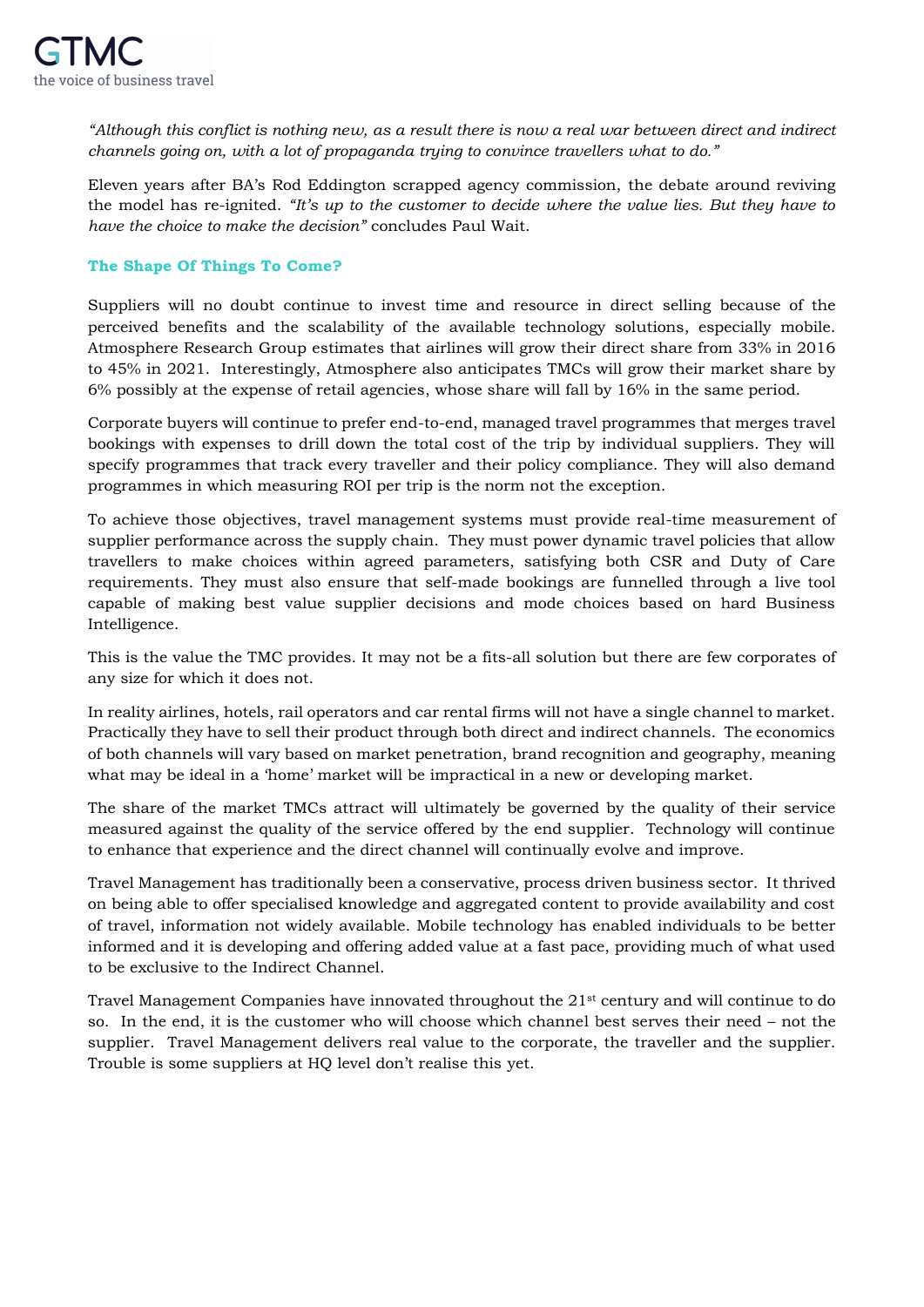

#### **Acknowledgements**

Impaired Vision was written by Mark Harris, Andy Todd and Andy Craddock of Travel Intelligence Network, for the GTMC.

#### **Sources**

- Advito *2017 Industry Forecast*
- Atmosphere Research
- Business Travel News
- Buying Business Travel *how technology is helping hotels drive direct business*
- Concur *direct booking challenge grows as hotels lure business travellers*
- Duetto Research *Four keys to a profitable hotel distribution strategy*
- Forbes.com *what are bad profits?*
- [Fredericgonzalo.com](http://fredericgonzalo.com/en/2016/05/09/hotels-promoting-direct-bookings-its-about-time/)
- Hospitalitynet.org
- LSE Consulting *Travel distribution; the end of the world as we know it? (2016)*
- O'Connor, Professor Peter Essec Business School, Paris
- Phocuswright *Lodging Drives Steady Growth in U.S. Travel Market (2016)*
- Reichheld, Prof Fred *The Ultimate Question*
- Skift.com
- The Future of Airline Distribution 2016-2021, Henry H. Harteveldt, Atmosphere Research Group, IATA
- Travelport *Creating value across the global travel ecosystem*